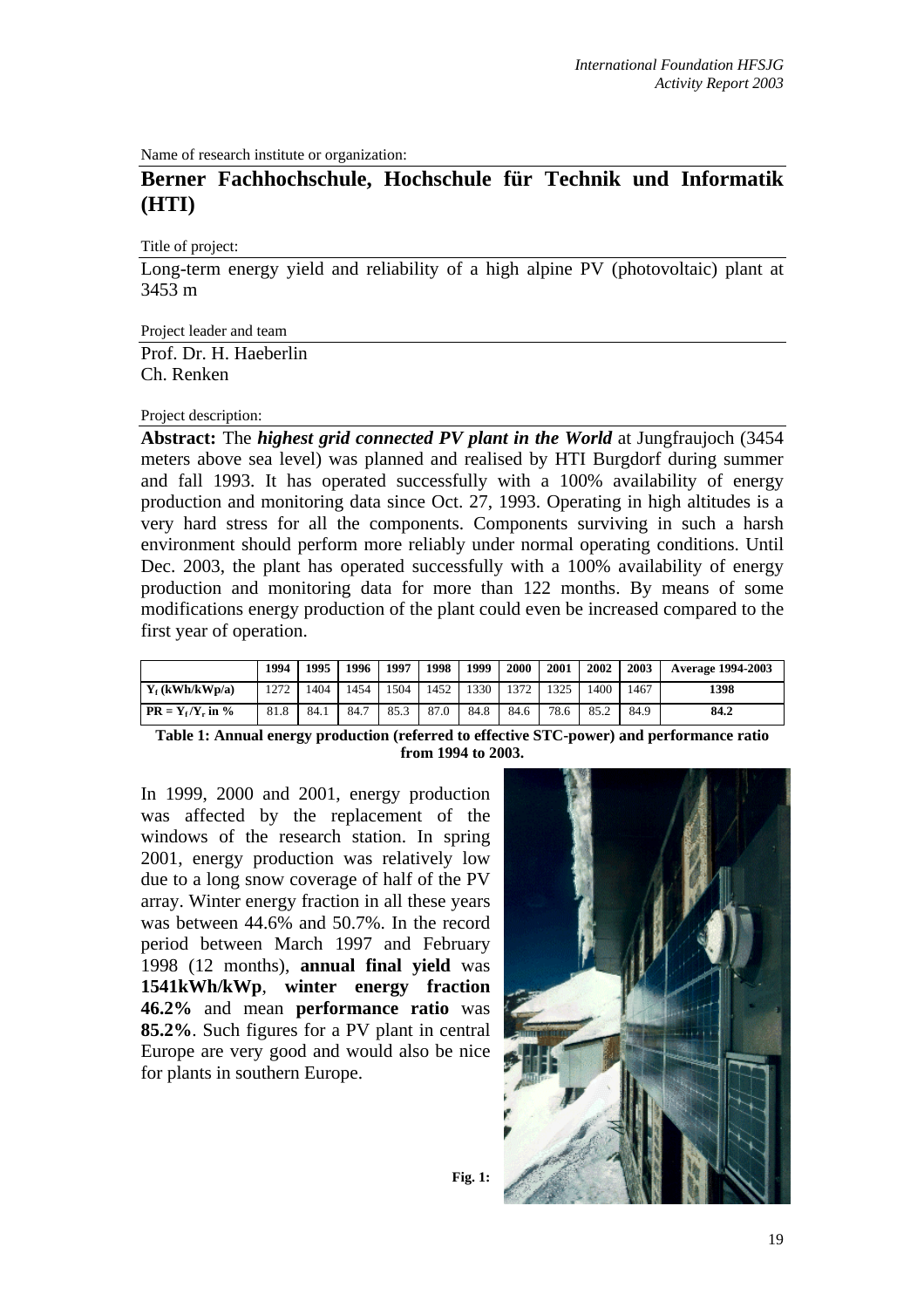## **1. Introduction**

PV plant Jungfraujoch (3454 meters above sea level), was planned and realised by HTI Burgdorf during summer and fall 1993 and is probably still the highest grid connected PV plant in the world. It is connected to the Swiss national grid and thus to the large grid in western Europe. It has operated successfully with a 100% availability of energy production and monitoring data since Oct. 27, 1993.

#### **2. Plant layout**

The solar generator consists of 24 modules Siemens M75 (48Wp) with a rated power of 1152 Wp. They are mounted vertically to the outer walls of the international research station at Jungfraujoch. Thus PV plant Jungfraujoch can be considered as a building integrated installation. At this location from time to time STC conditions occur, therefore it is possible to determine effective array power at STC from measured DC inverter input power at STC increased by calculated losses in array wiring and string diodes. Effective power of the array is 1130Wp at STC. The array is divided into two arrays of 12 modules that are mounted in vertical position at the outer walls of the research station at Jungfraujoch (see fig. 1). The first array has a west deviation of 12° from south, the second a west deviation of 27°.

Energy produced by the modules was injected into grid at first by an inverter Top Class 1800. After 32 months with very good operating results, plant performance could be increased further by elimination of the string diodes in the PV array and replacing the inverter by an improved model (Top Class 2500/4 Grid III).

Fig. 2 shows a block diagram of the plant. The following parameters are measured:

- Irradiance into array plane 1 and 2 (two sensors per array: A heated pyranometer and a reference cell)
- Module temperature of array 1 and 2
- Ambient temperature
- DC current produced by each array
- DC voltage at inverter input
- AC voltage at inverter output
- AC power injected into utility grid

These values are sampled every two seconds. Data are stored temporarily in a data logger Campbell CR10. Under normal conditions, every 5 minutes average values are calculated and stored from these values. However, in case of an error, the original data are stored as an error file, allowing detailed analysis of such an error.



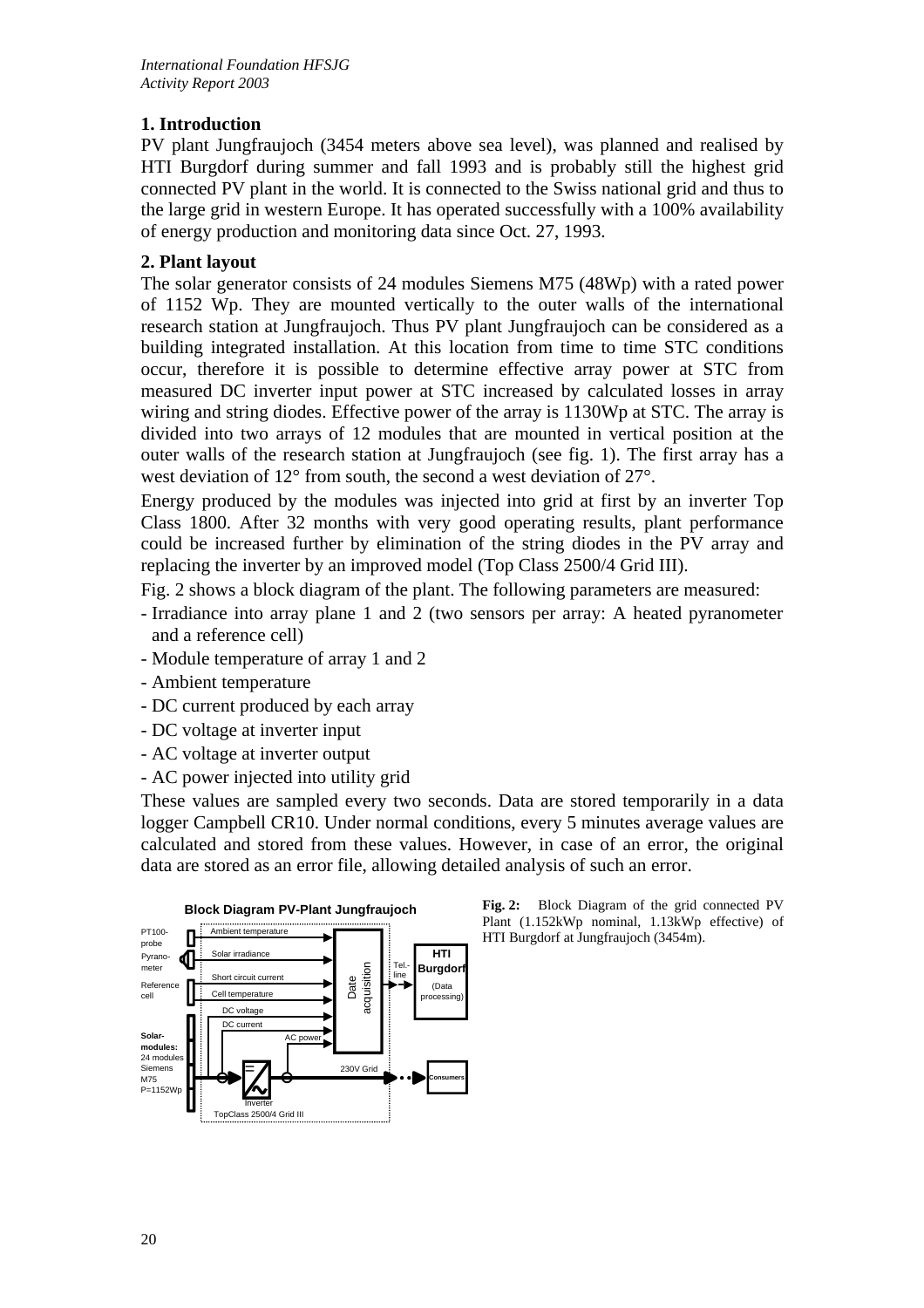Every day, data are transmitted to HTI Burgdorf early in the morning via a telephone line and a modem for further analysis and storage.

To get a maximum reliability, appropriate mechanical and electrical design is essential. Wind loads encountered at this location are extremely high, and due to the quite frequent thunderstorms lightning and overvoltage protection is a very important issue.

#### **3. Plant operation experience and reliability**

Since the start of operation in October 1993, the plant survived the following high alpine stress factors *without any damages*:

- **Heavy storms** with wind speeds above 200km/h: This is a very hard test for the mechanical components and construction.
- **Thunderstorms** with heavy lightning strokes causing damages in other experiments that were not appropriately protected at the research station.
- **Irradiance peaks** with values up to 1720W/m²: Such peaks (higher than the solar constant!) may occur at this location during cloud enhancement situations, because the irradiance from the sky is increased considerably by diffuse reflection from the glacier in front of the array. Due to the proportionality of irradiance and DCpower, these peaks are a hard stress for the inverter.
- **Large temperature differences**: On a cold winter day, drop of solar cell temperature after sunset can exceed 40 degrees (centigrade) within 30 minutes. Total range of measured solar cell temperature so far was  $-29^{\circ}$ C to  $+66^{\circ}$ C.
- **Snow and ice covering** of the solar generator: In spring, snow heights of more than 3 m are possible. The resulting snow height depends not only from the amount of snow coming down, but also from the wind speed and wind direction during and after the snowfall. Sometimes energy production is also reduced by hoarfrost and partial shadowing by colossal icicles.

In Summer 1999, 2000 and 2001 the windows at the façade of the research station had to be replaced. For this purpose a scaffold had to be erected, which caused partial shadowing in August, September and October of these years. During the work carried out in 2001, a module of the PV array was mechanically damaged.

When this module was replaced, it was discovered that at another module delaminations were developing at the lower edge of the PV array of the west generator. During a visual check two years ago nothing was noticed, therefore this delamination seemed to have appeared quite rapidly.

This delamination was probably caused by moisture entering the module through the lower module edge causing electrolytic degradation of the neighbouring cells. No measurable power loss of the whole PV array was noted so far, but as a measure of precaution this delaminated module was also replaced in autumn 2001.

Thus it can be noted that in more than 10 years of operation under extreme climatic conditions only one module out of 24 showed visual signs of degradation that were caused by natural influences. However, no degradation of electrical module performance was registered before it was replaced. The only operational problem is the large snow quantity encountered in spring, which may cause a covering of one of the two PV generators and thus a loss of energy for a few days up to a few weeks per year.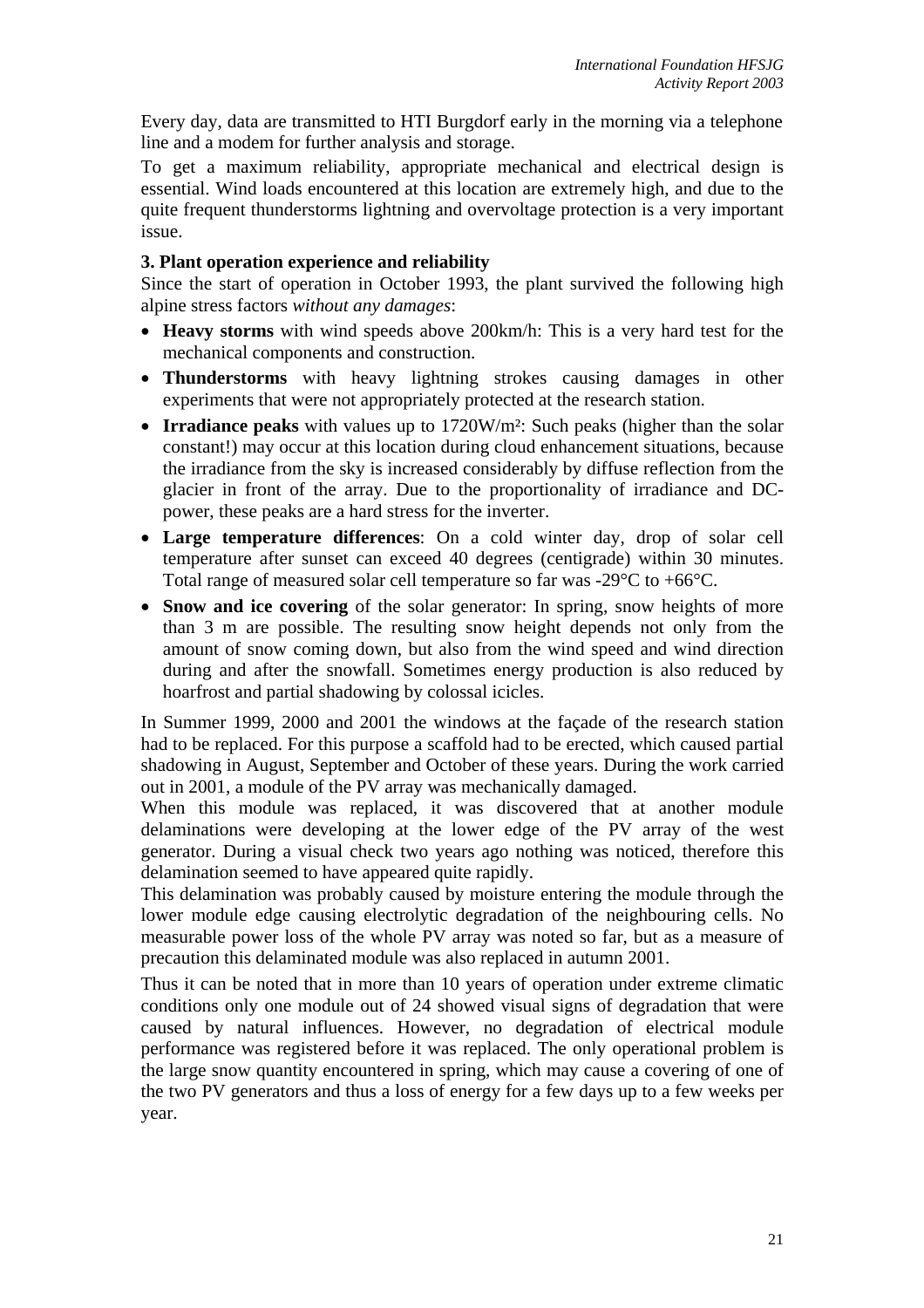#### **4. Data acquisition system**

The **data acquisition system** with a data logger CR10 operated without major problems, too. Availability of monitoring data (AMD) so far was 100%.

Unfortunately the ventilation system of the pyranometers had not the same reliability like the rest of the system. As its power supply was undersized, it failed after only one month of operation. Thus between December 93 and June 94 the pyranometers were covered by snow or ice on some days for some hours. This deficiency could be cured by replacement of the power supply by a stronger unit. In February 1994 a measuring error of 2% occurred in a AC-power measuring device. This error could be detected and corrected with the redundant measuring system. The defective device was replaced by a new one as soon as possible. In Feb. 2003, a DC-DC converter feeding some of the sensors failed and had to be replaced. Fortunately the missing data could be reconstructed by means of the remaining data that were not affected by the event.

#### **5. Average annual energy production and performance ratio from 1994 - 2003**

To compare performance of PV plants of different size and at different locations, normalized quantities are very useful. By dividing energy production in a given period (month, year) by peak PV generator power (at Jungfraujoch: 1.13kWp), array yield  $Y_a$  (DC) and final Yield  $Y_f$  (AC) is obtained. Reference yield  $Y_r$  is calculated by dividing irradiation in the same period by  $1kW/m<sup>2</sup>$ . If array temperature is measured, the temperature corrected reference yield  $Y_T$  can be calculated from  $Y_r$  taking into account the temperature dependent reduction of PV conversion efficiency (details see [1]). Using *average daily values* eliminates the influence of different lengths of months.

In Fig. 3 a normalized yearly analysis for the average year for the time period between 1993 and 2003 with monthly values of  $Y_f$ ,  $Y_a$ , temperature corrected reference yield  $Y_T$  and reference yield  $Y_T$  is shown. All values are referred to effective PV generator power. Thermal capture losses  $L_{CT} = Y_r - Y_T$ , miscellaneous capture losses

 $L_{CM} = Y_T - Y_a$ , system losses  $L_S = Y_a - Y_f$  and performance ratio PR =  $Y_f/Y_r$ (number on top of bar) are also indicated [1].

In fig. 4 to 6 normalized yearly analysis for the year with lowest energy yield, the year with the highest energy yield, and 2003, the year with the second highest energy yield and the highest average module temperatures, are shown. In all these figures (fig. 3 - 6) irradiance was measured with a *reference cell.* 



**Fig. 3:** Normalized monthly energy production for the average year between Nov. 1993 and Dec. 2003 for PV plant Jungfraujoch (irradiance measured with a reference cell). Partial snow covering of the solar generator in spring causes higher  $L<sub>C</sub>$  and lower PR values especially in the month of May and June. Production in August till October is also somewhat reduced due to the partial shadowing of the PV array by the replacement of the windows in 1999-2001. Monthly PR-values are between 79% and 88%, annual average is 84.2%.

Note: If the values would be referred to the rated power of  $1.152kWp$ ,  $Y_f$  and PR would be about 2% lower.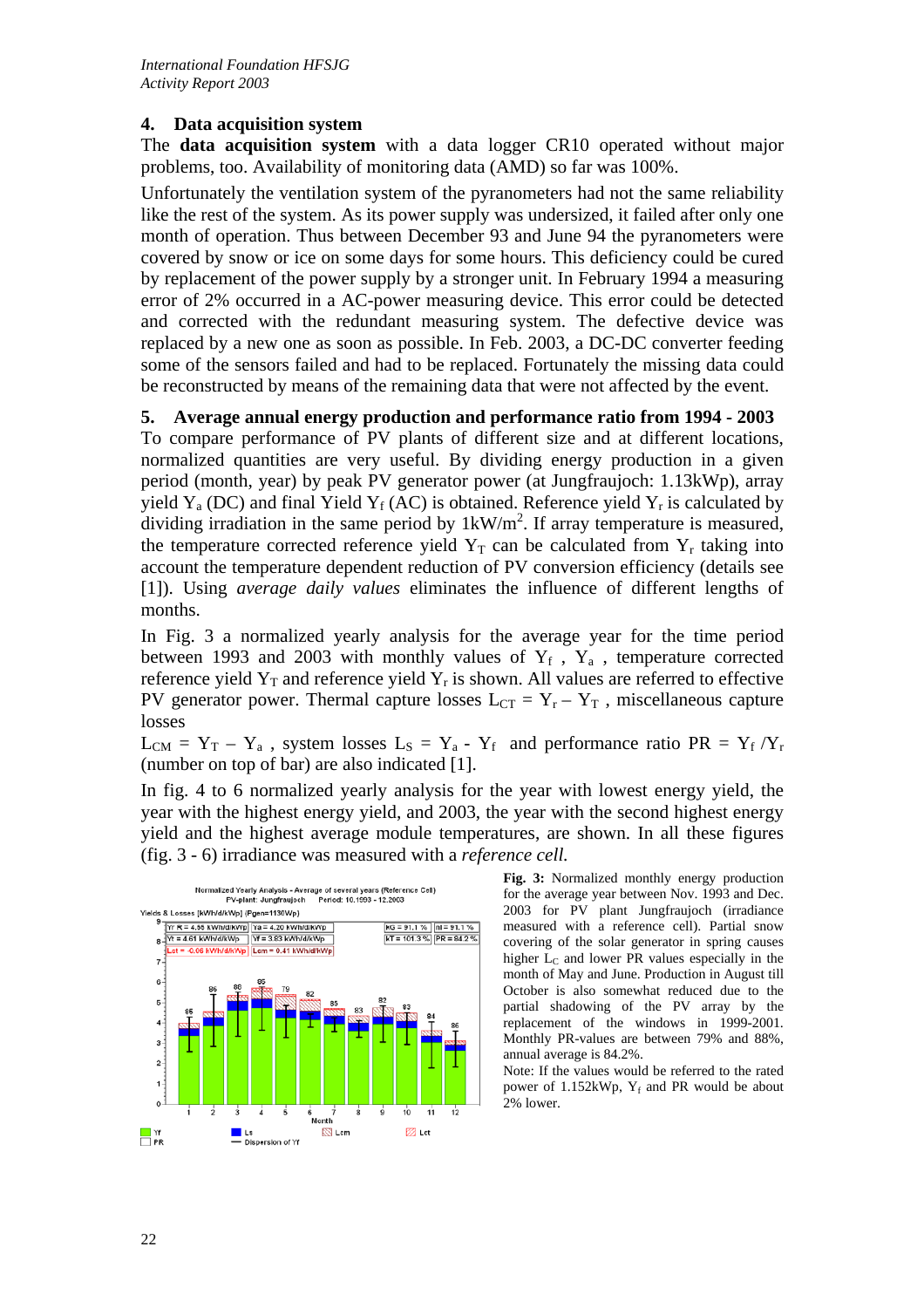**Fig. 4:** Normalized monthly energy production for 1994 (year with lowest annual energy production in 10 years). In April to June, energy production is reduced by snow.



**Fig. 5:** Normalized monthly energy production for 1997 (year with highest annual energy production in 10 years).

Normalized Yearly Analysis (Reference Cell) PV-plant: Jungfraujoch Year: 1997



**Fig. 6:** Normalized monthly energy production for 2003, the year with the second highest energy production and the highest module temperatures in 10 years.





In 1997, irradiation and energy yield was highest in the reporting period of 10 years between 1994 and 2003. In 2003, in lower regions of Switzerland record values of solar irradiation and summer temperature were reached. However, at Jungfraujoch, measured irradiation in the array plane and energy production was only the second highest in the reporting period, whereas irradiance-weighted module temperatures were highest in the reporting period (slightly higher than in the record year 1997).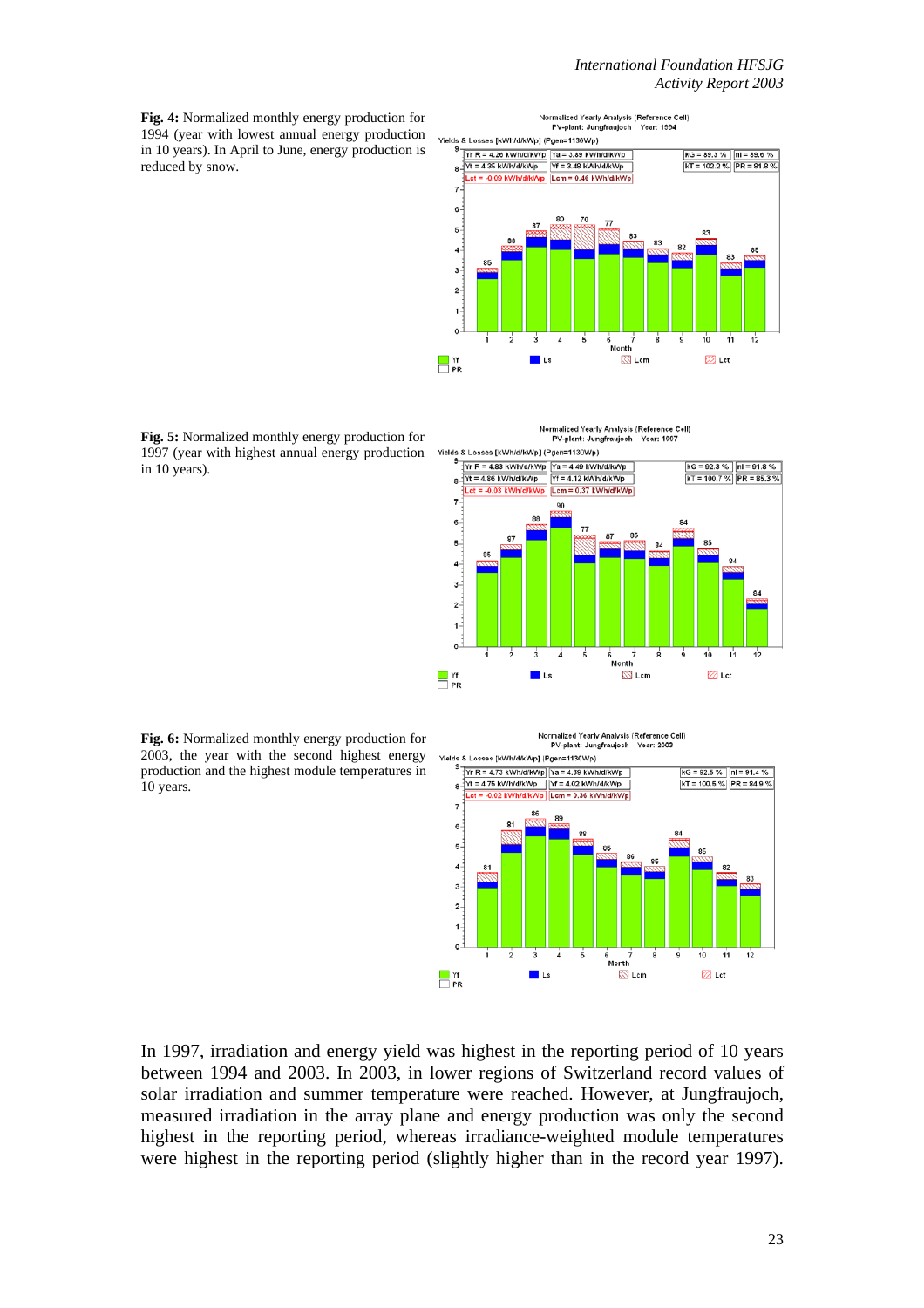Thus from a PV point of view, 2003 was by far the best year for PV-plants in lower parts of Switzerland, but on Jungfraujoch only the second best!

#### **6. Annual energy production of PV plant Jungfraujoch compared to other Swiss PV plants**

Fig. 7 shows normalized monthly energy production referred to peak array power in the years 1994 to 2003 of a PV plant in Burgdorf on the roof of a house (3.18kWp, 540m), of the large PV plant Mont Soleil (560kWp, 1270m) and of PV plant Jungfraujoch (1.15kWp, 3454m).

In summer 1996 energy production of the plant in Burgdorf was affected considerably by a inverter defect that occurred during the vacation of the owner and was discovered only when he came back.

At PV plants in the lower parts of the country, where it is often foggy or overcast in autumn and winter, energy production varies very much between a high maximum value in summer and a deep minimum in winter. Winter energy fraction at such locations is below 30%. At the plant in Burgdorf at 540m, the ratio between summer maximum and winter minimum is around 10:1.

At PV plant Mont Soleil at 1270m, the ratio between summer maximum and winter minimum is already considerably lower, energy production is more continuous and winter energy fraction is higher. In some years there is a summer maximum like in the lower regions of the country, but in some years there are two maximums in spring and autumn like at PV plant Jungfraujoch.

At PV plant Jungfraujoch, the situation is even better. Annual energy production is much higher than at the other locations and monthly energy production is distributed much better over the whole year and thus relatively constant. The ratio between maximum and minimum is usually only slightly over 2 (exception in 1997: about 3) and winter energy fraction is between 44.6% and 50.7%



**Fig. 7:** Normalized monthly energy production (referred to rated PV generator power) of PV plants Jungfraujoch (1.15kWp), Mont Soleil (560kWp) and Gfeller/Burgdorf (3.18kWp) in the years 1994 to 2003.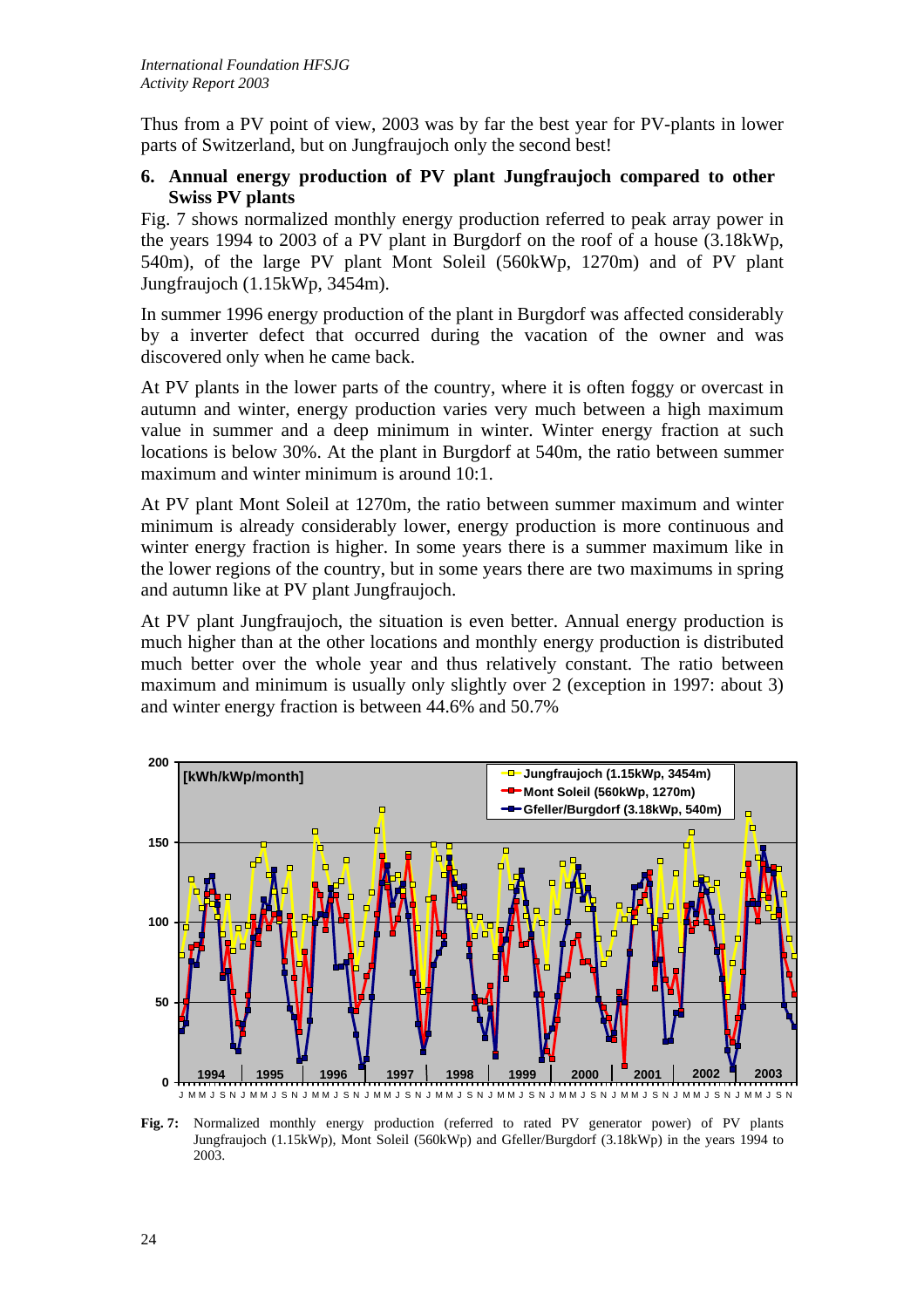### **7. Conclusion**

In more than ten years of successful operation, owing to the tilt angle of  $90^\circ$  and the high amount of sunshine in winter, **energy production of PV plant Jungfraujoch was relatively constant over the whole year**. Instead of the usual summer maximum and winter minimum (which can vary by a factor of ten in lower parts of Switzerland, see PV plant at Burgdorf in fig. 7), usually two maximums per year (a higher one in spring (March, April or May) and a lower one in autumn (September or October)) are observed. In summer, due to high albedo of the glacier in front of the PV array, a lot of irradiation is reflected onto the array despite the high tilt angle of  $90^\circ$  . Therefore summer energy production is also remarkably high.

The only major operational problem encountered was a temporary snow coverage occurring often in spring. However, due to the tilt angle of  $90^\circ$  this problem was not very serious. With a greater array height above ground (e.g. 5m to 7m instead of only 3m), this problem could probably be completely eliminated.

Energy production and performance ratio of the high alpine PV plant at Jungfraujoch reached very high values in the last ten years. Thus it has been demonstrated that reliable operation of a grid-connected PV plant and high energy yields are possible under such extreme climatic conditions. Experience obtained in this project will be very helpful for the realisation of other high alpine grid connected PV-plants.

#### **Acknowledgements**

Our special thanks go to all the institutions that gave financial support. The work described in this paper was funded by Swiss Federal Office of Energy (BFE), PSEL (Projekt- und Studienfonds der Elektrizitätswirtschaft) and GMS, c/o BKW, Bern. Construction of PV-plant Jungfraujoch was sponsored by BFE, VSE (Verband Schweizerischer Elektrizitätswerke), Siemens Solar (modules), Fabrimex Solar (inverter) and the Railways of Jungfrau Region. Thanks go also to the International Foundation Scientific Stations Jungfraujoch and Gornergrat, the owner of the research station at Jungfraujoch, who permitted the use of its building for this project. Our PV-activities in general are also supported by Localnet AG, Burgdorf.

#### **References**

- [1] H. Haeberlin and Ch. Beutler: "Normalized Representation of Energy and Power for Analysis of Performance and on-line Error Detection in PV-Systems". Proc. 13th EU PV Conf., Nice 1995.
- [2] H. Haeberlin and Ch. Beutler: "Highest Grid Connected PV plant in the World at Jungfraujoch (3454m): Excellent Performance in the First Two Years of operation". Proc. 13th EU PV Conf., Nice 1995.
- [3] H. Häberlin: "Grid-connected PV plant on Jungfraujoch in the Swiss Alps". In: Michael Ross and Jimmy Royer (Editors): "Photovoltaics in Cold Climates". James and James, London, 1999, ISBN 1-873936-89-3.
- [4] H. Häberlin and C. Renken: "Grid-connected PV Plant Jungfraujoch (3454m) in the Swiss Alps: Results of more than four Years of trouble-free Operation". Proc. 2nd World Conf. on Photovoltaic Energy Conversion, Vienna, Austria, 1998.
- [5] H. Haeberlin: "Hoher Energieertrag auf Jungfraujoch Die ersten fünf Betriebsjahre der netzgekoppelten 1,1kWp-Photovoltaikanlage auf dem Jungfraujoch" (*in German*). Elektrotechnik 10/1999.